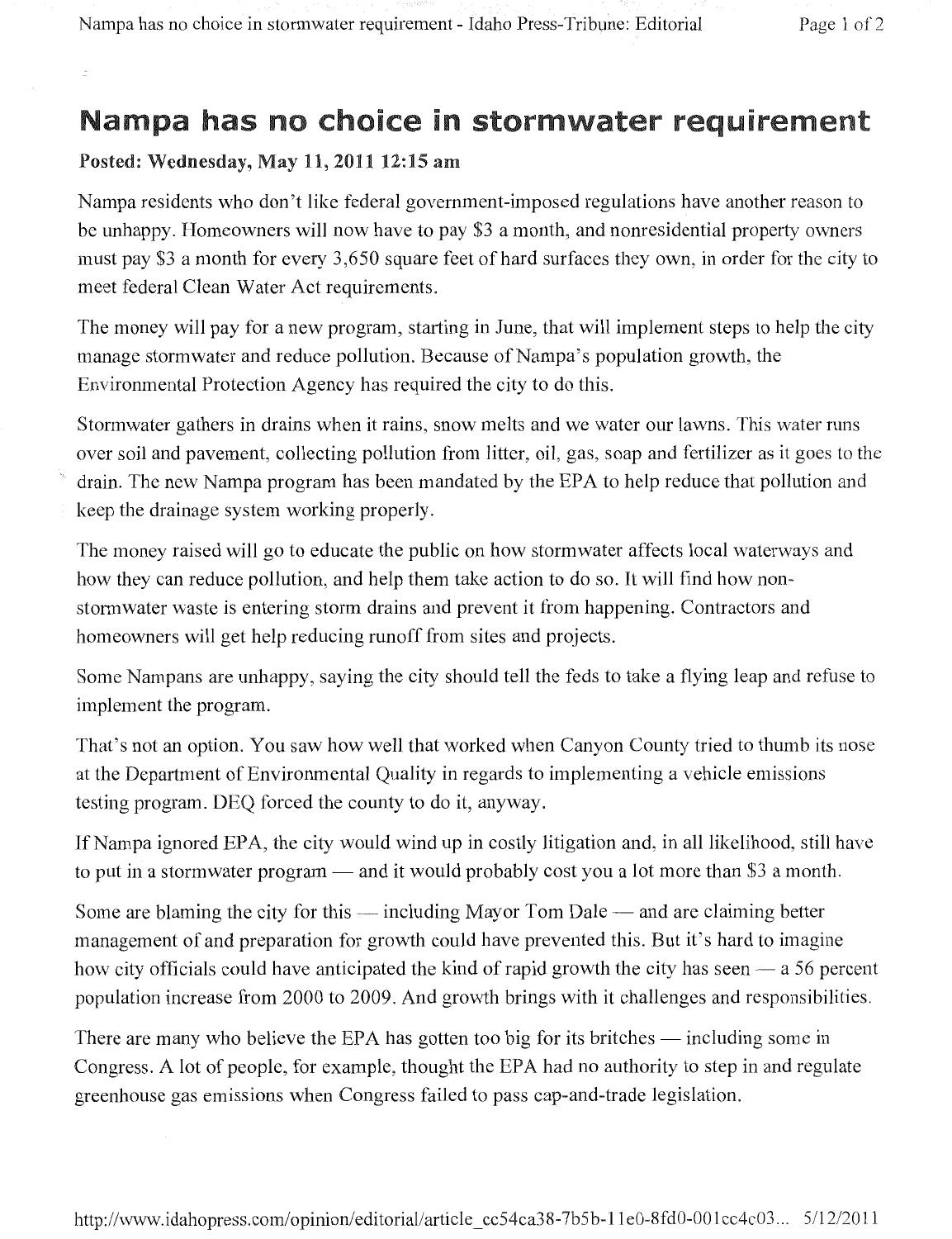If you want to see EPA defanged, contact your national legislators and urge them to rein it in. But until then, Nampa really doesn't have much choice but to implement the stormwater utility program.

• Our view is based on the majority opinions of the Idaho Press-Tribune editorial board. Members of the board are Publisher Matt Davison, Managing Editor Vickie Holbrook and community members Tim Vandeventer, Sandi Levi, and Brandon Scholl, all of Nampa; Opinion Editor Phil Bridges and community member John Blaisdell of Caldwell, and Alex Zamora of Wilder.